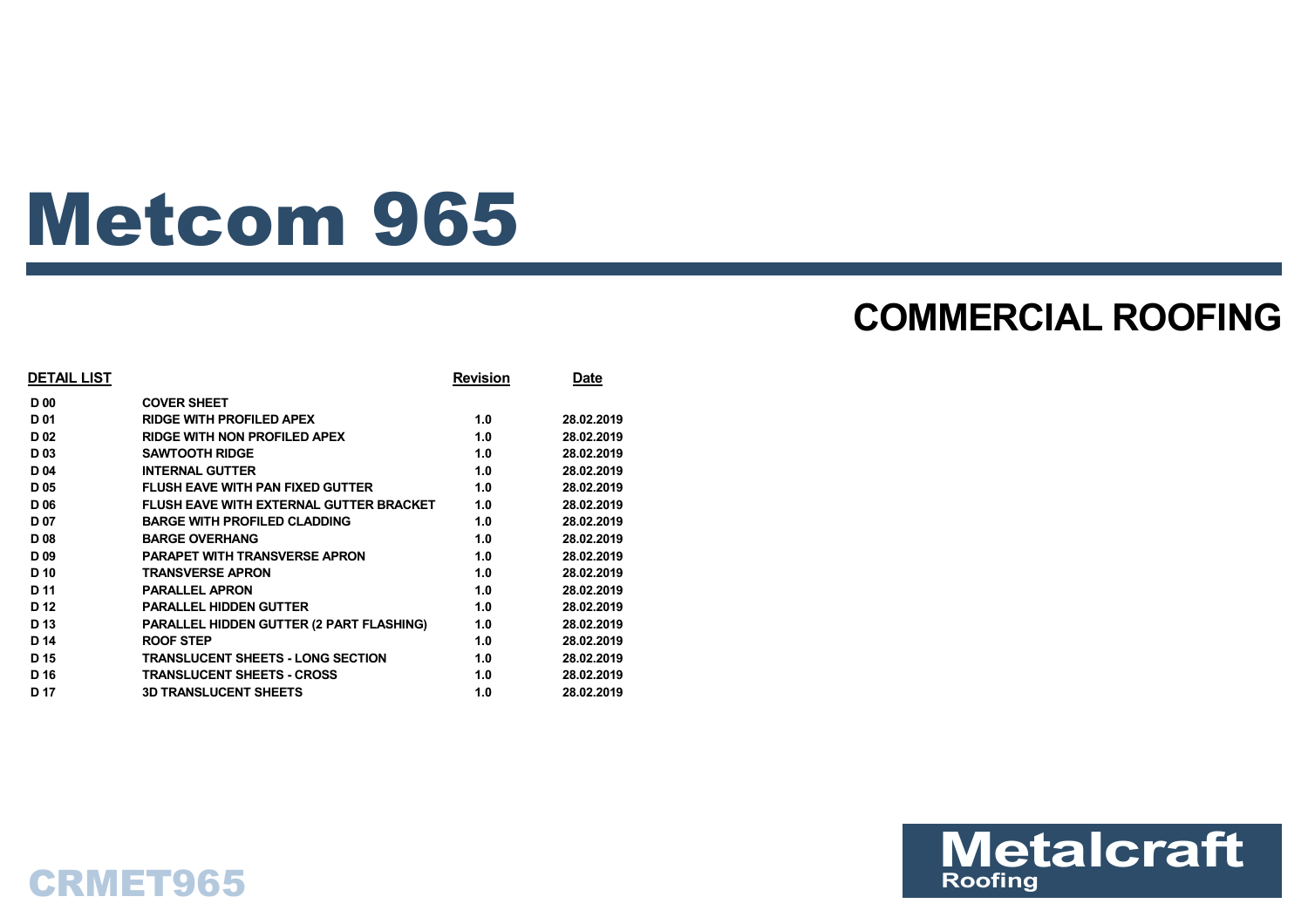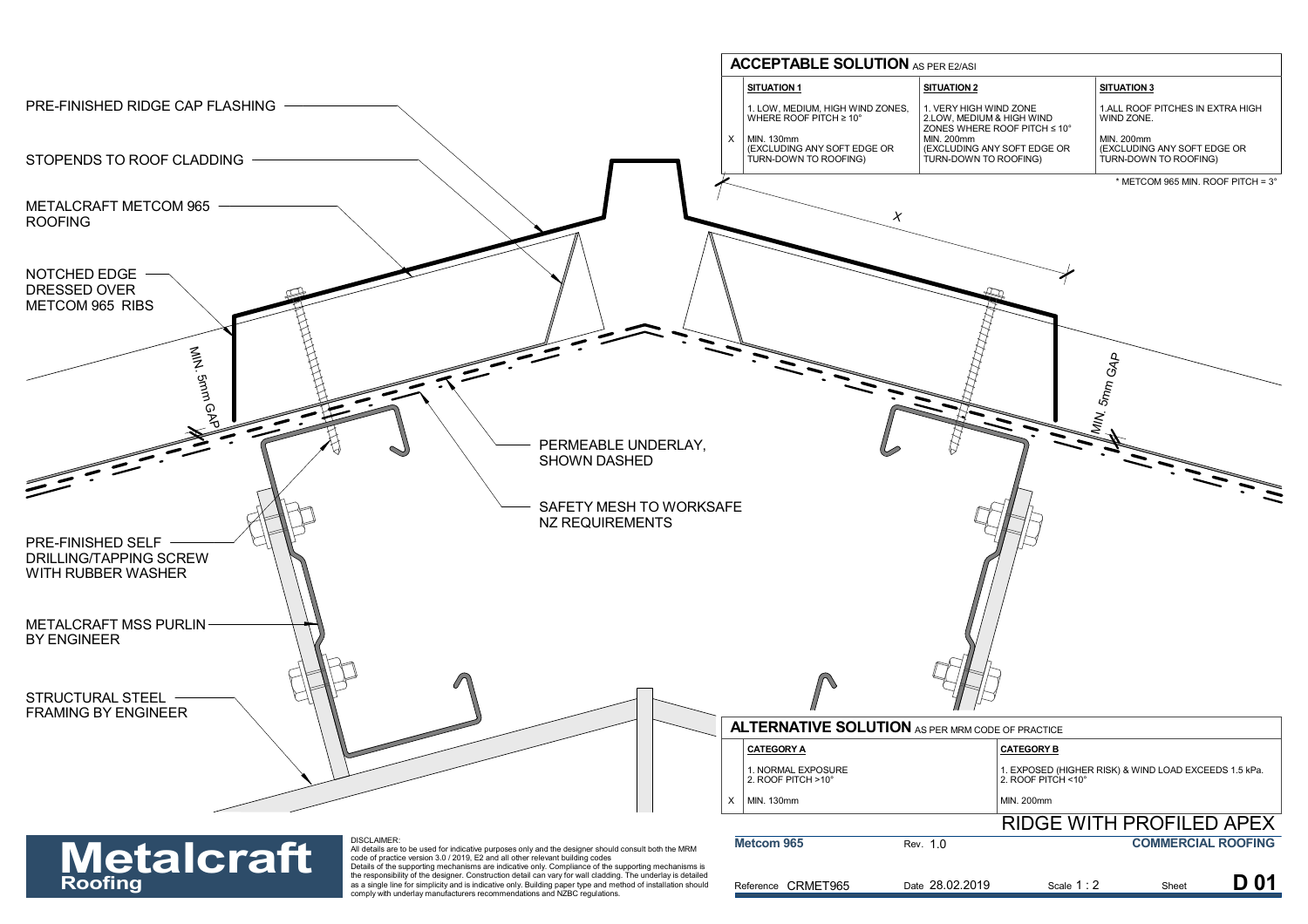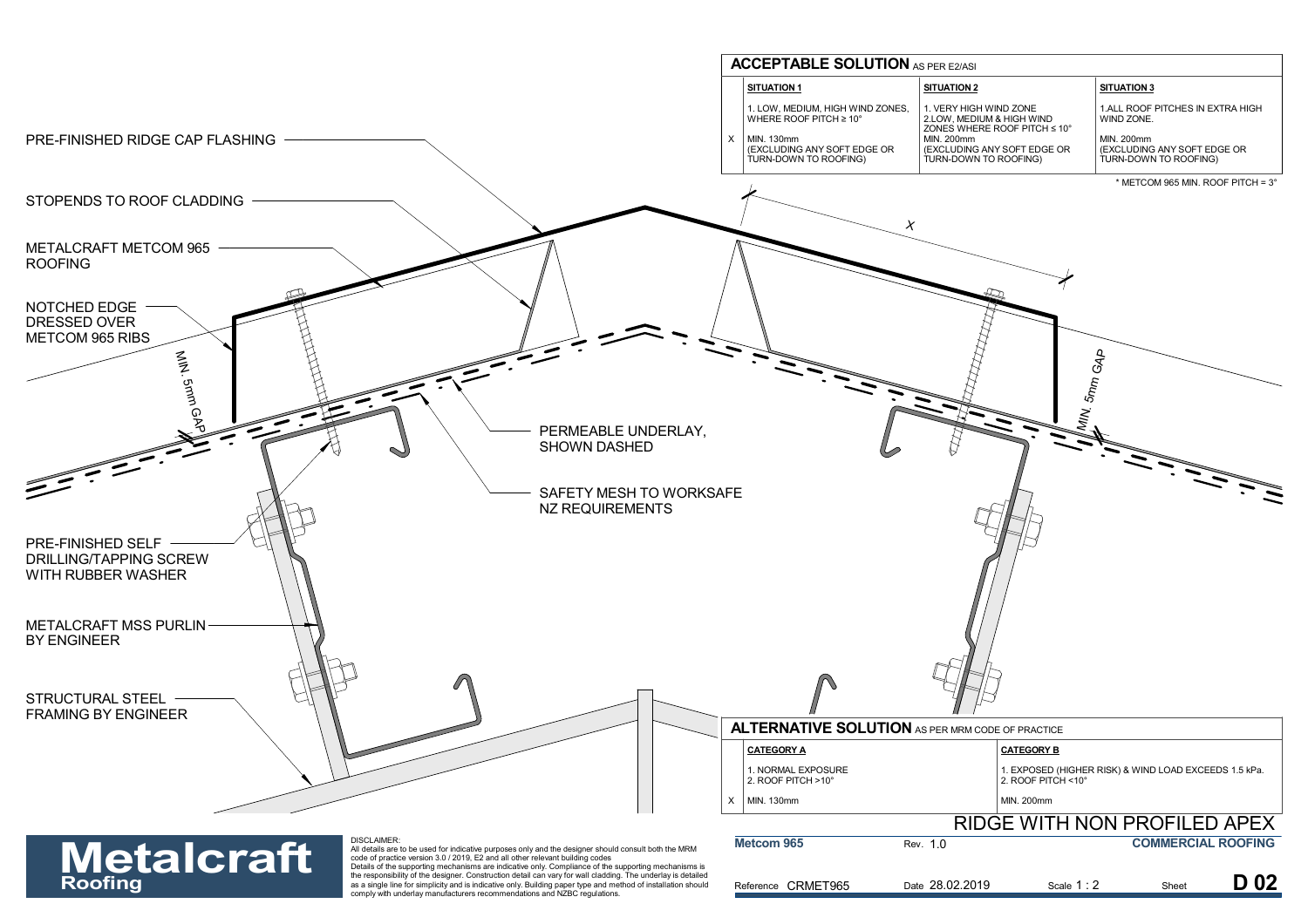

### All details are to be used for indicative purposes only and the designer should consult both the MRM<br>code of practice version 3.0 / 2019, E2 and all other relevant building codes<br>Details of the supporting mechanisms are in **Metalcraft**

| <b>Metalcraft</b> | <b>DISCLAIMER:</b><br>All details are to be used for indicative purposes only and the designer should consult both the MRM<br>code of practice version 3.0 / 2019. E2 and all other relevant building codes                                                                                                                                                                                                       | Metcom 965         | Rev. 1.0        |           | <b>COMMERCIAL ROOFING</b> |                 |
|-------------------|-------------------------------------------------------------------------------------------------------------------------------------------------------------------------------------------------------------------------------------------------------------------------------------------------------------------------------------------------------------------------------------------------------------------|--------------------|-----------------|-----------|---------------------------|-----------------|
| <b>Roofing</b>    | Details of the supporting mechanisms are indicative only. Compliance of the supporting mechanisms is<br>the responsibility of the designer. Construction detail can vary for wall cladding. The underlay is detailed<br>as a single line for simplicity and is indicative only. Building paper type and method of installation should<br>comply with underlay manufacturers recommendations and NZBC regulations. | Reference CRMET965 | Date 28.02.2019 | Scale 1:2 | Shee                      | D <sub>03</sub> |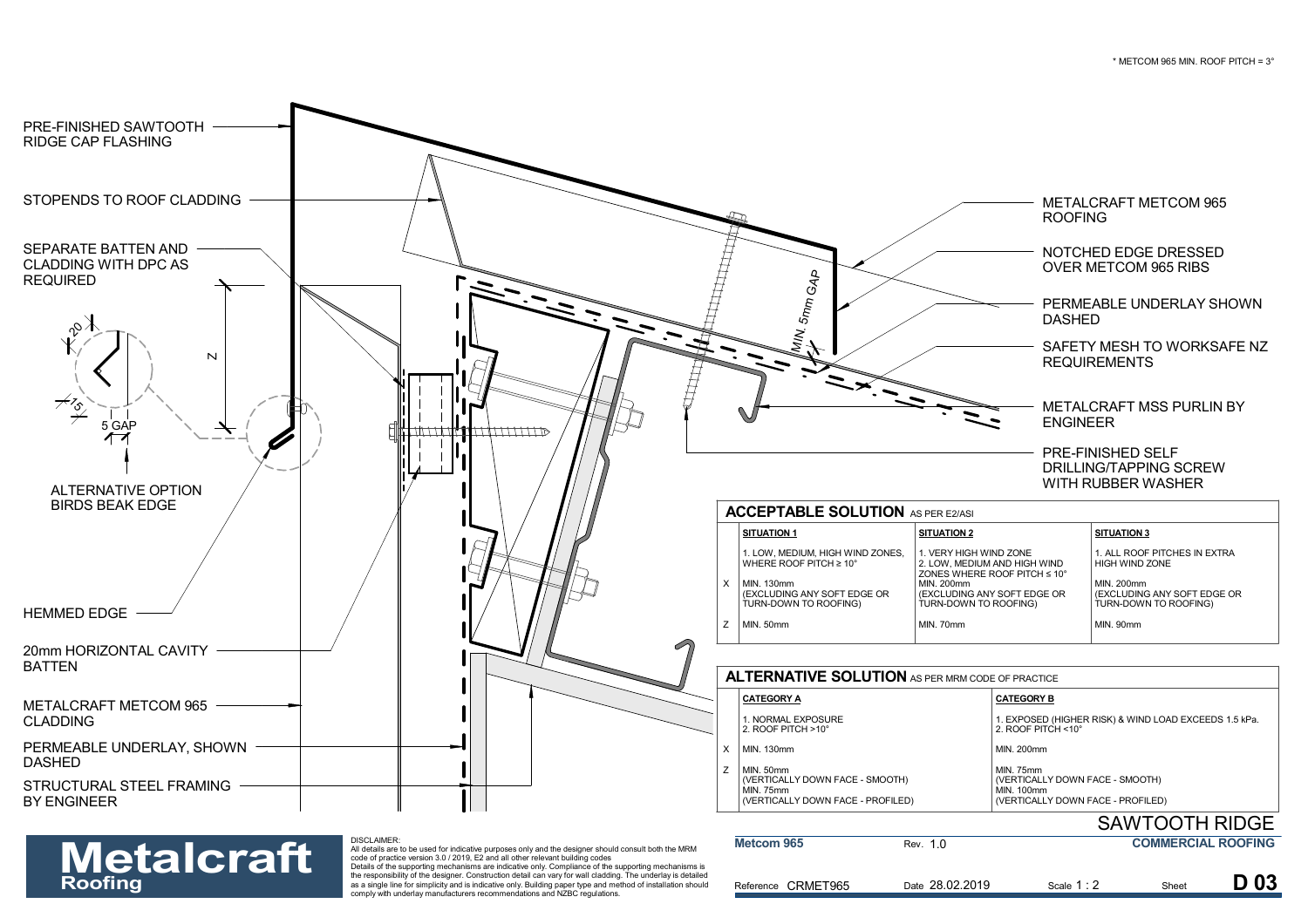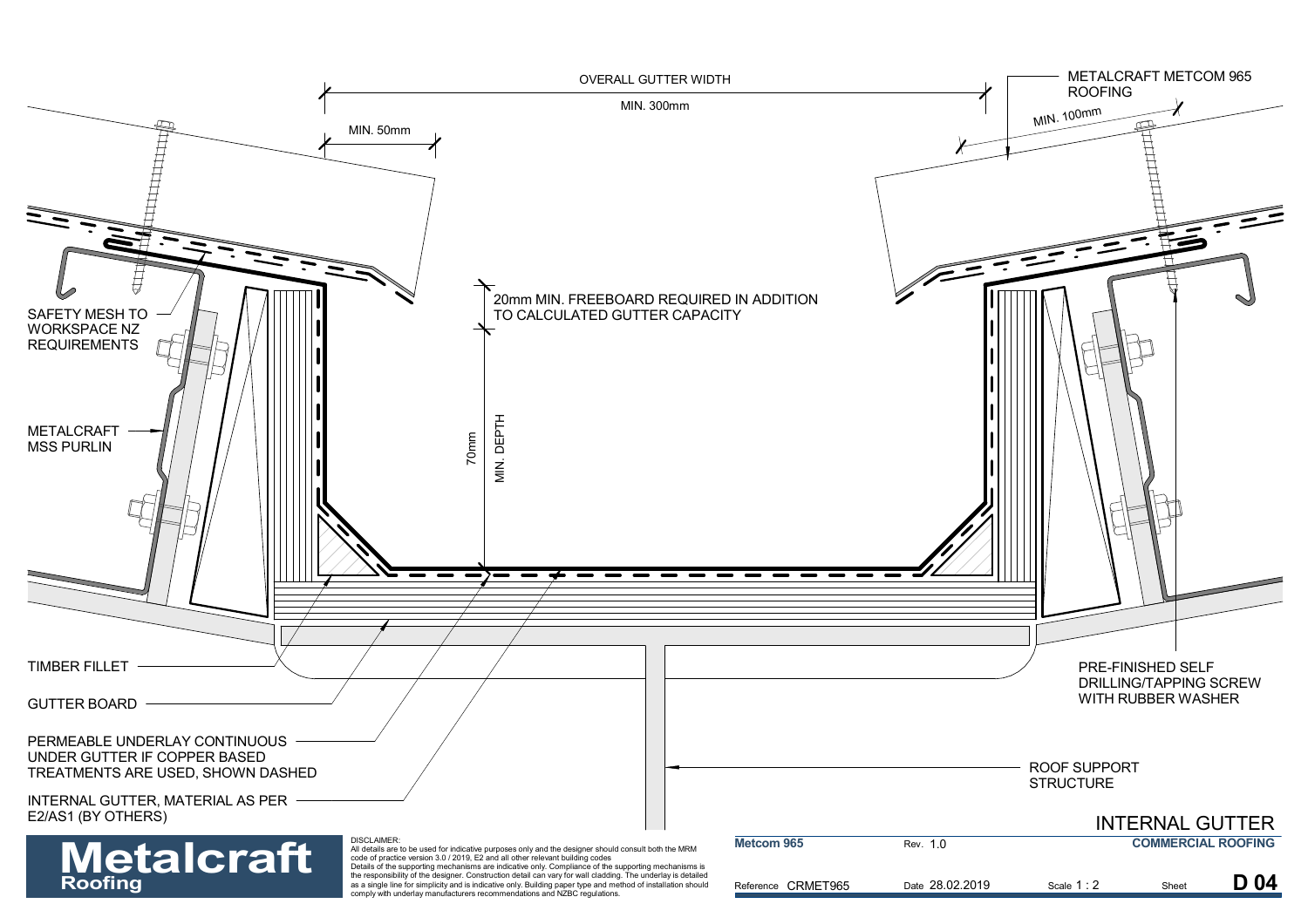

## **Metalcraft**

| <b>Metalcraft</b> | DISCLAIMER:<br>All details are to be used for indicative purposes only and the designer should consult both the MRM<br>code of practice version 3.0 / 2019. E2 and all other relevant building codes                                                                                                                                                                                                              | <b>Metcom 965</b>  | Rev. 1.0        |             | <b>COMMERCIAL ROOFING</b> |                 |
|-------------------|-------------------------------------------------------------------------------------------------------------------------------------------------------------------------------------------------------------------------------------------------------------------------------------------------------------------------------------------------------------------------------------------------------------------|--------------------|-----------------|-------------|---------------------------|-----------------|
| <b>Roofing</b>    | Details of the supporting mechanisms are indicative only. Compliance of the supporting mechanisms is<br>the responsibility of the designer. Construction detail can vary for wall cladding. The underlay is detailed<br>as a single line for simplicity and is indicative only. Building paper type and method of installation should<br>comply with underlay manufacturers recommendations and NZBC regulations. | Reference CRMET965 | Date 28.02.2019 | Scale $1:2$ | Sheet                     | D <sub>05</sub> |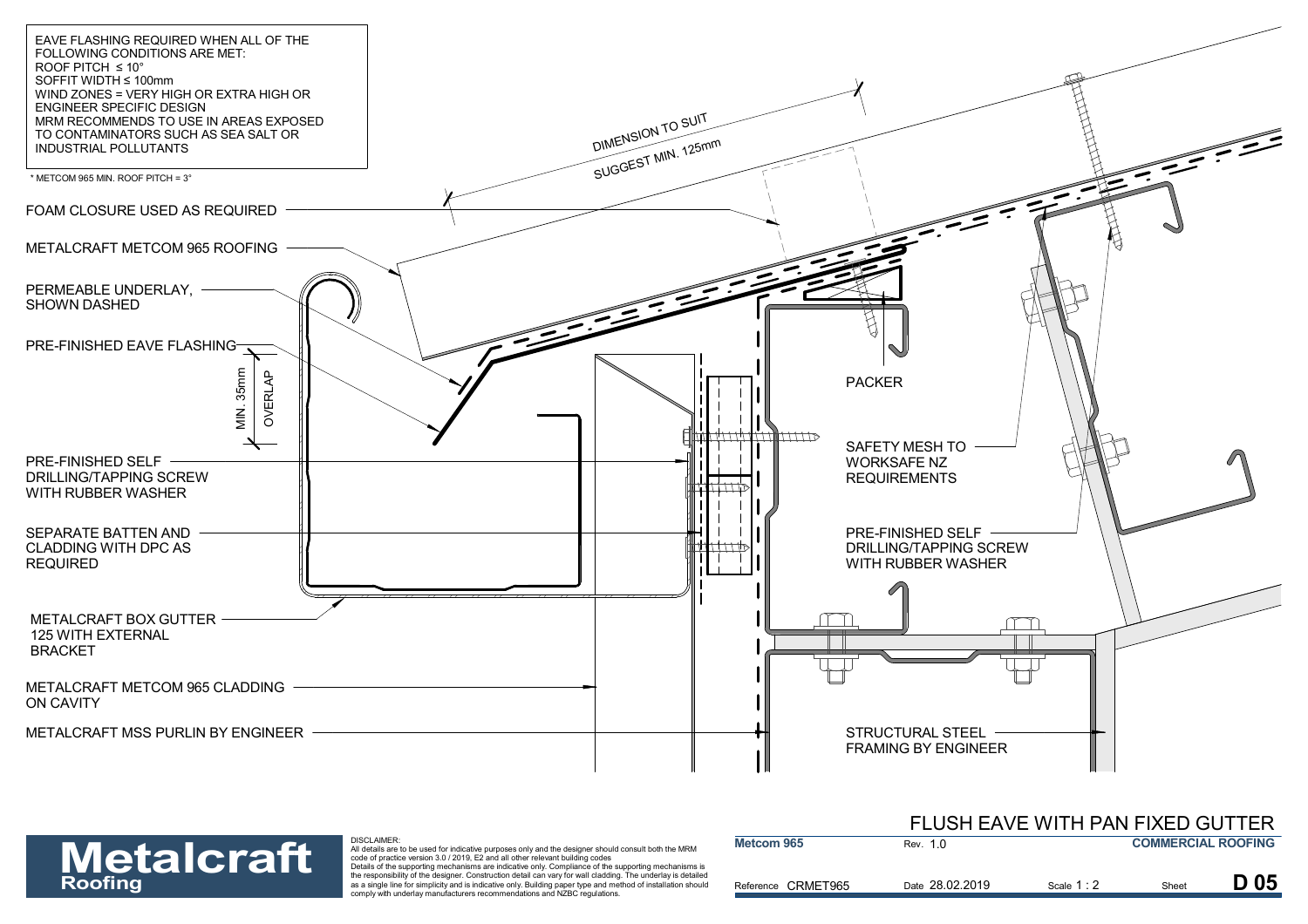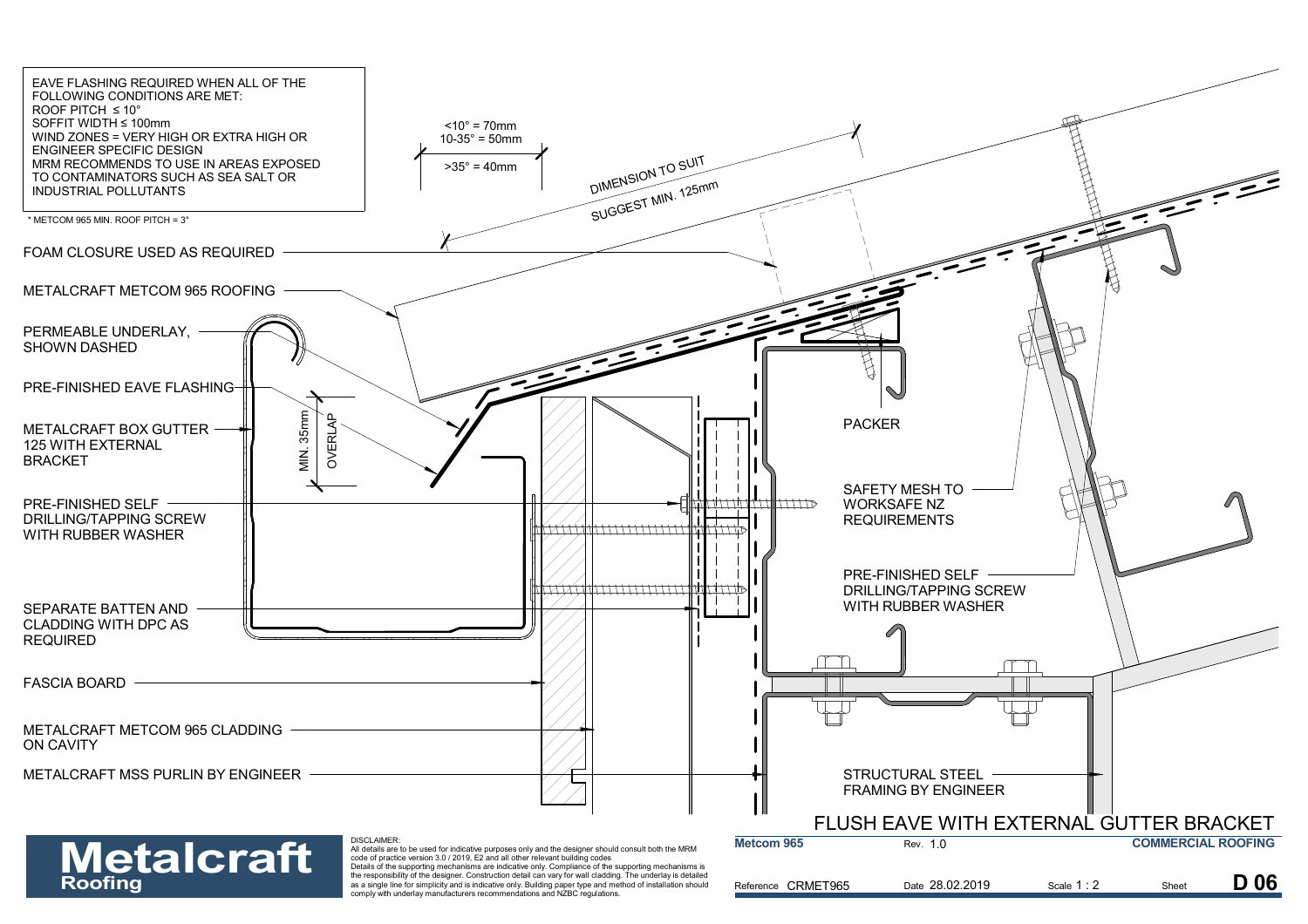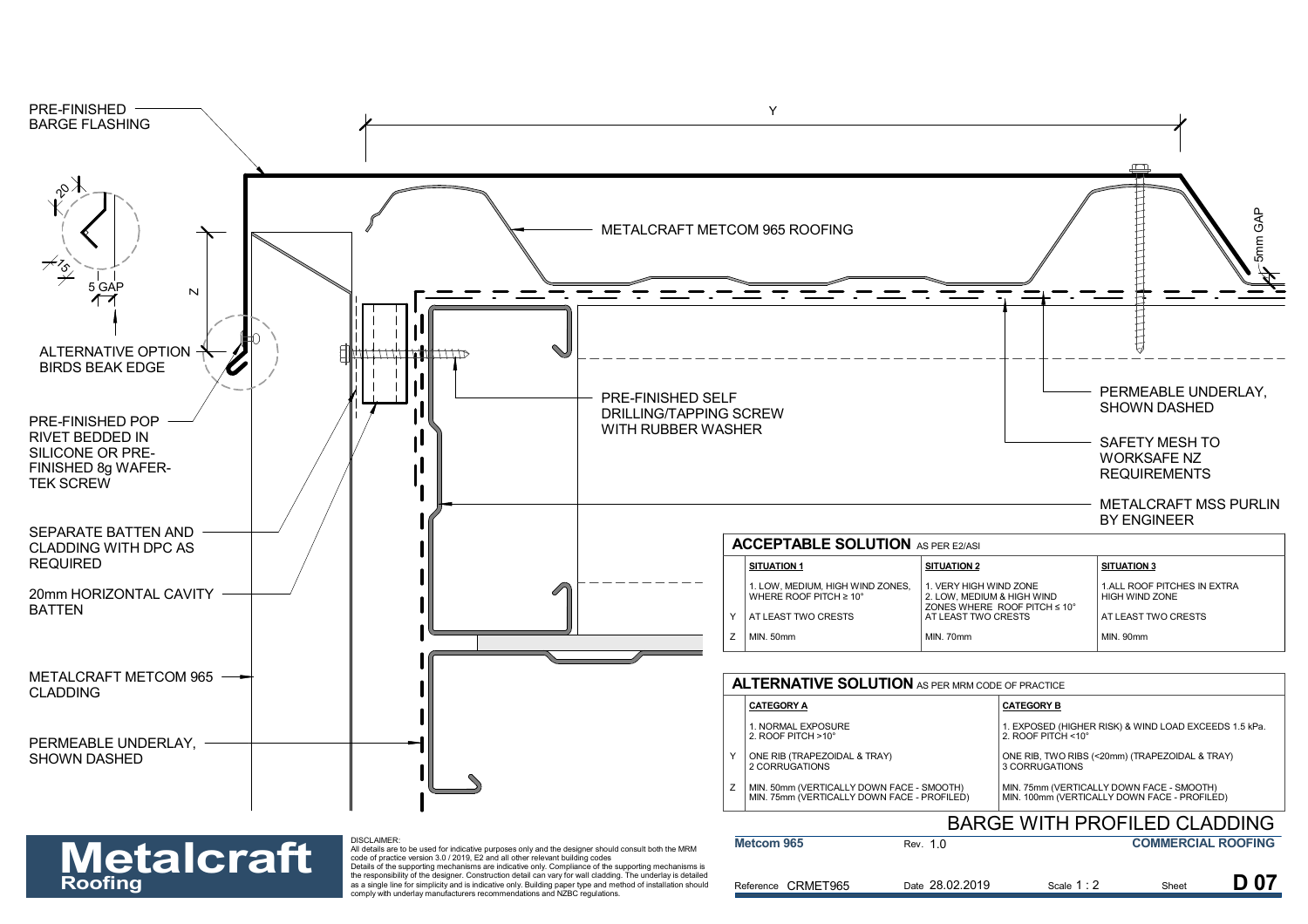

| 1. NORMAL EXPOSURE<br>2. ROOF PITCH $>10^{\circ}$                                        | 1. EXPOSED (HIGHER RISK) & WIND LOAD EXCEEDS 1.5 kPa<br>2. ROOF PITCH $<$ 10 $^{\circ}$   |
|------------------------------------------------------------------------------------------|-------------------------------------------------------------------------------------------|
| ONE RIB (TRAPEZOIDAL & TRAY)<br>2 CORRUGATIONS                                           | ONE RIB, TWO RIBS (<20mm) (TRAPEZOIDAL & TRAY)<br>3 CORRUGATIONS                          |
| MIN. 50mm (VERTICALLY DOWN FACE - SMOOTH)<br>MIN. 75mm (VERTICALLY DOWN FACE - PROFILED) | MIN. 75mm (VERTICALLY DOWN FACE - SMOOTH)<br>MIN. 100mm (VERTICALLY DOWN FACE - PROFILED) |

### BARGE OVERHANG

### DISCLAIMER:

| <b>Metalcraft</b> | <b>DISCLAIMER:</b><br>All details are to be used for indicative purposes only and the designer should consult both the MRM<br>code of practice version 3.0 / 2019. E2 and all other relevant building codes                                                                                                                                                                                                       | Metcom 965         | Rev. 1.0        |           | <b>COMMERCIAL ROOFING</b> |            |
|-------------------|-------------------------------------------------------------------------------------------------------------------------------------------------------------------------------------------------------------------------------------------------------------------------------------------------------------------------------------------------------------------------------------------------------------------|--------------------|-----------------|-----------|---------------------------|------------|
| <b>Roofing</b>    | Details of the supporting mechanisms are indicative only. Compliance of the supporting mechanisms is<br>the responsibility of the designer. Construction detail can vary for wall cladding. The underlay is detailed<br>as a single line for simplicity and is indicative only. Building paper type and method of installation should<br>comply with underlay manufacturers recommendations and NZBC regulations. | Reference CRMET965 | Date 28.02.2019 | Scale 1:2 | <b>Shee</b>               | <b>D08</b> |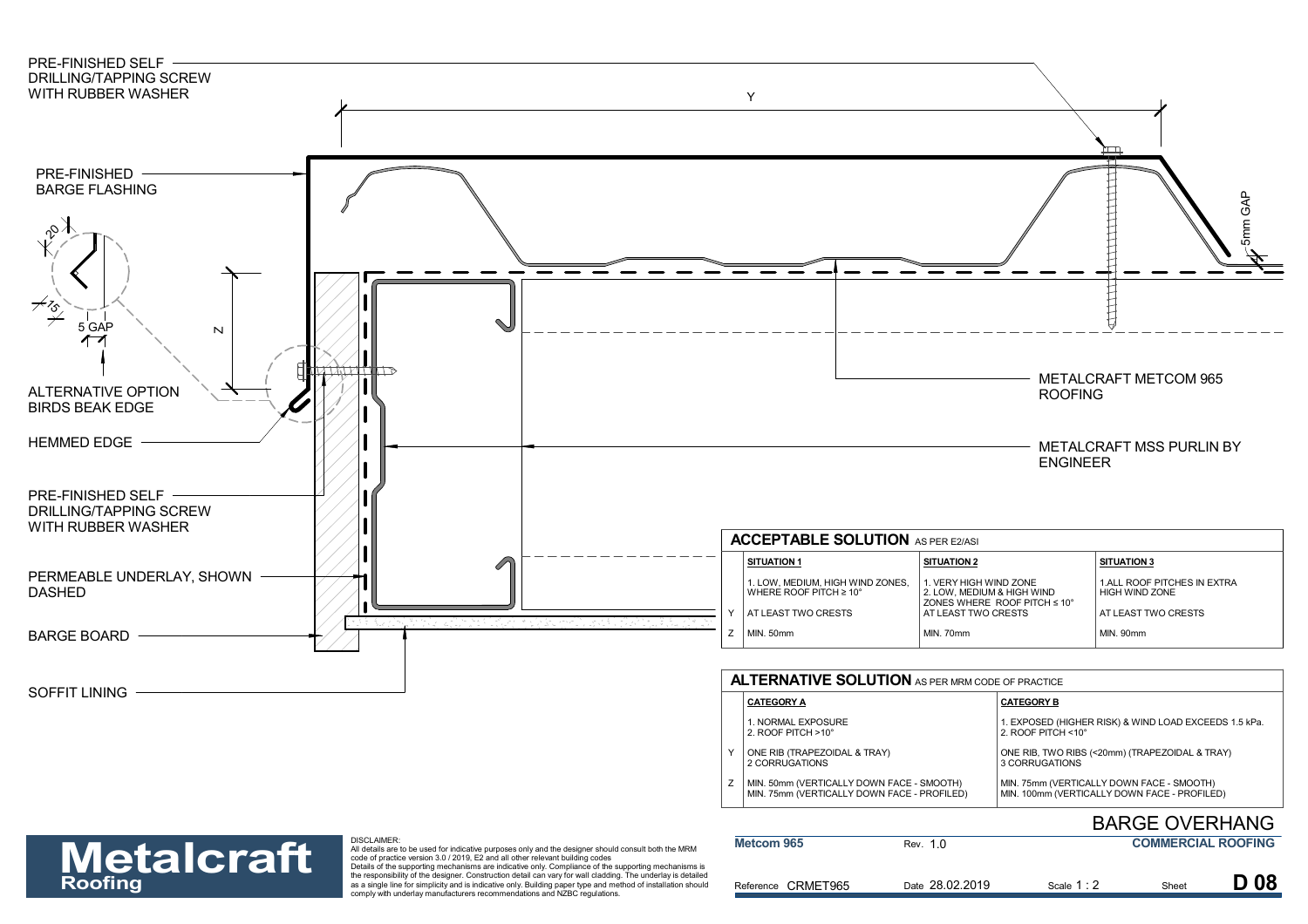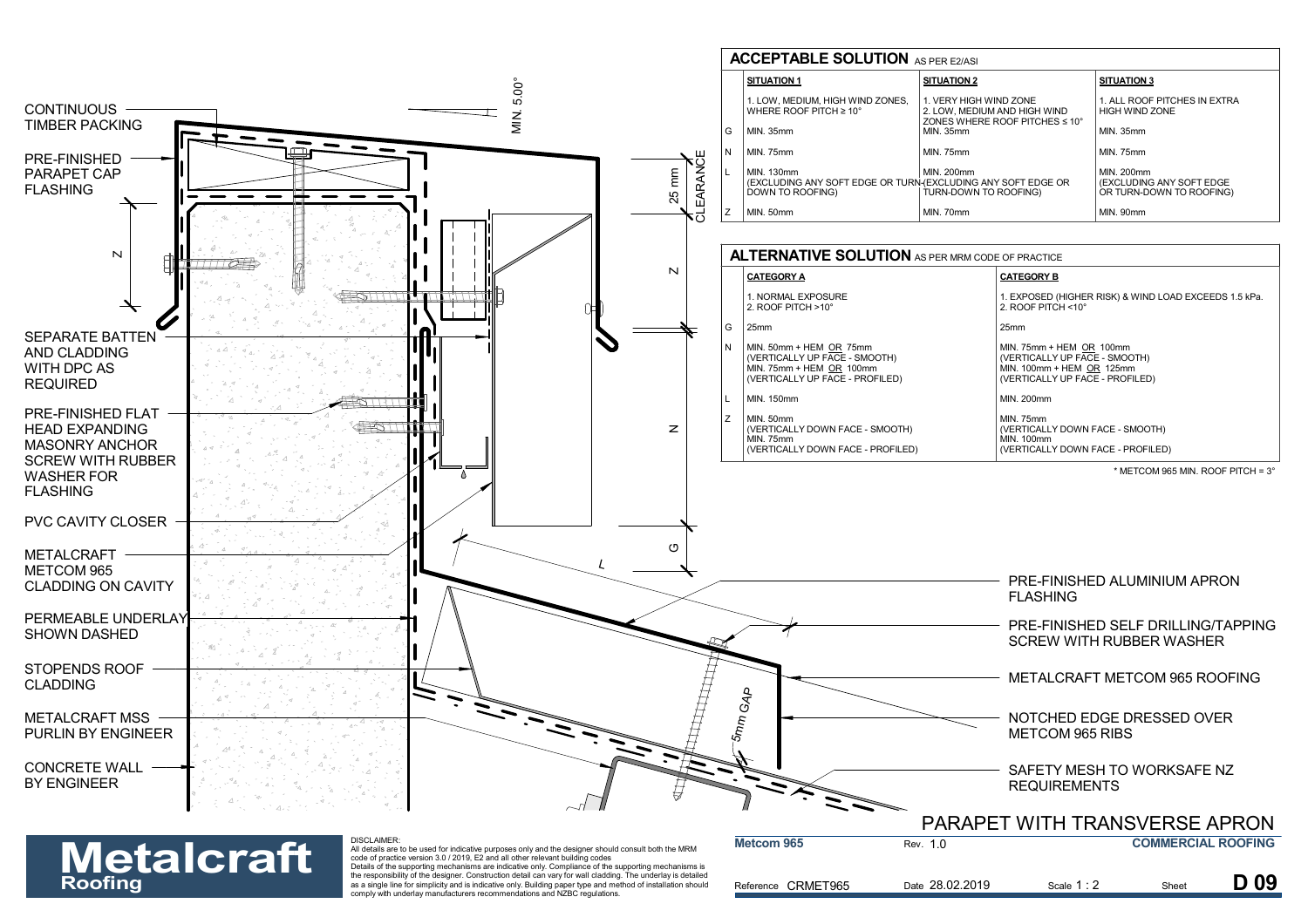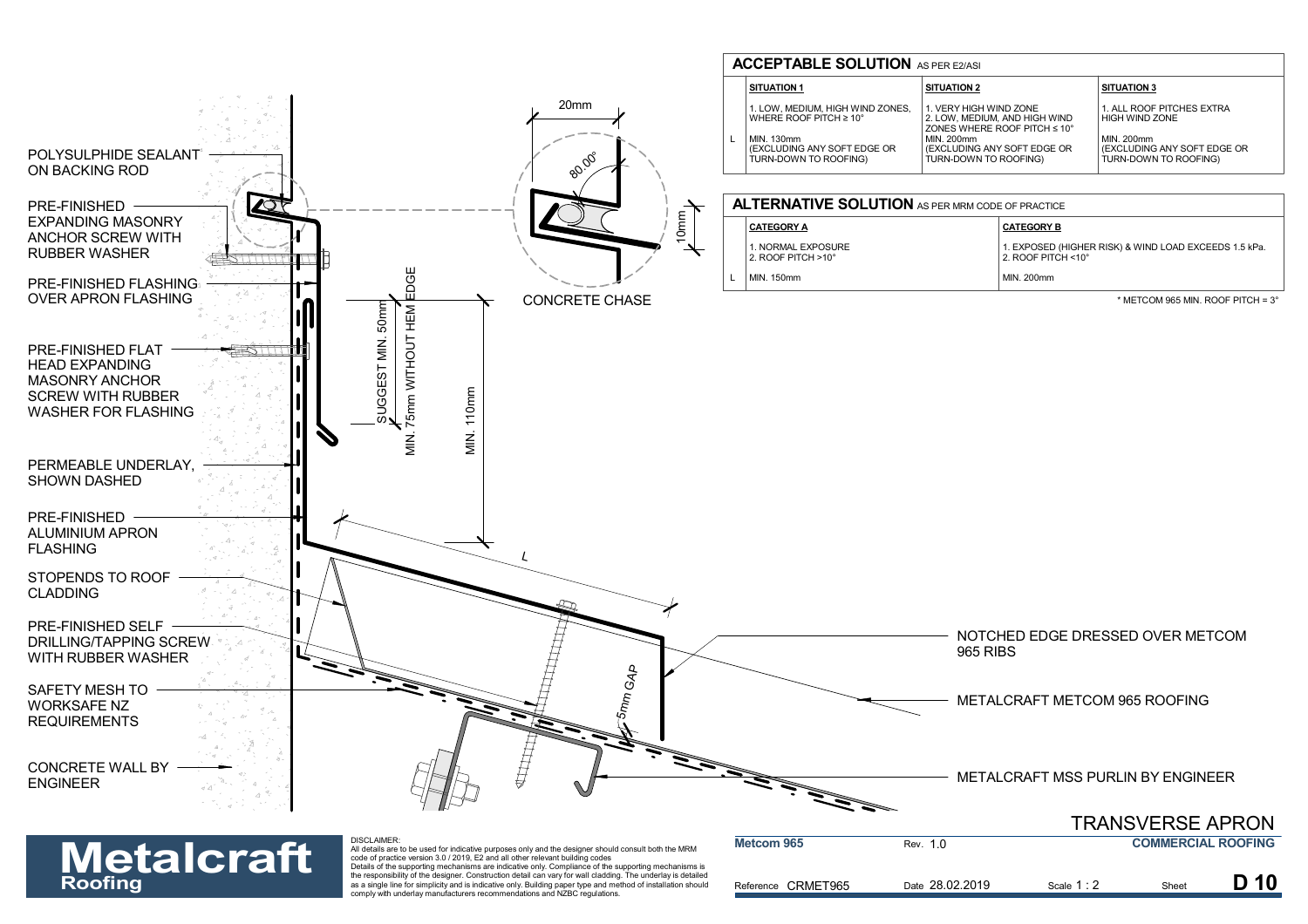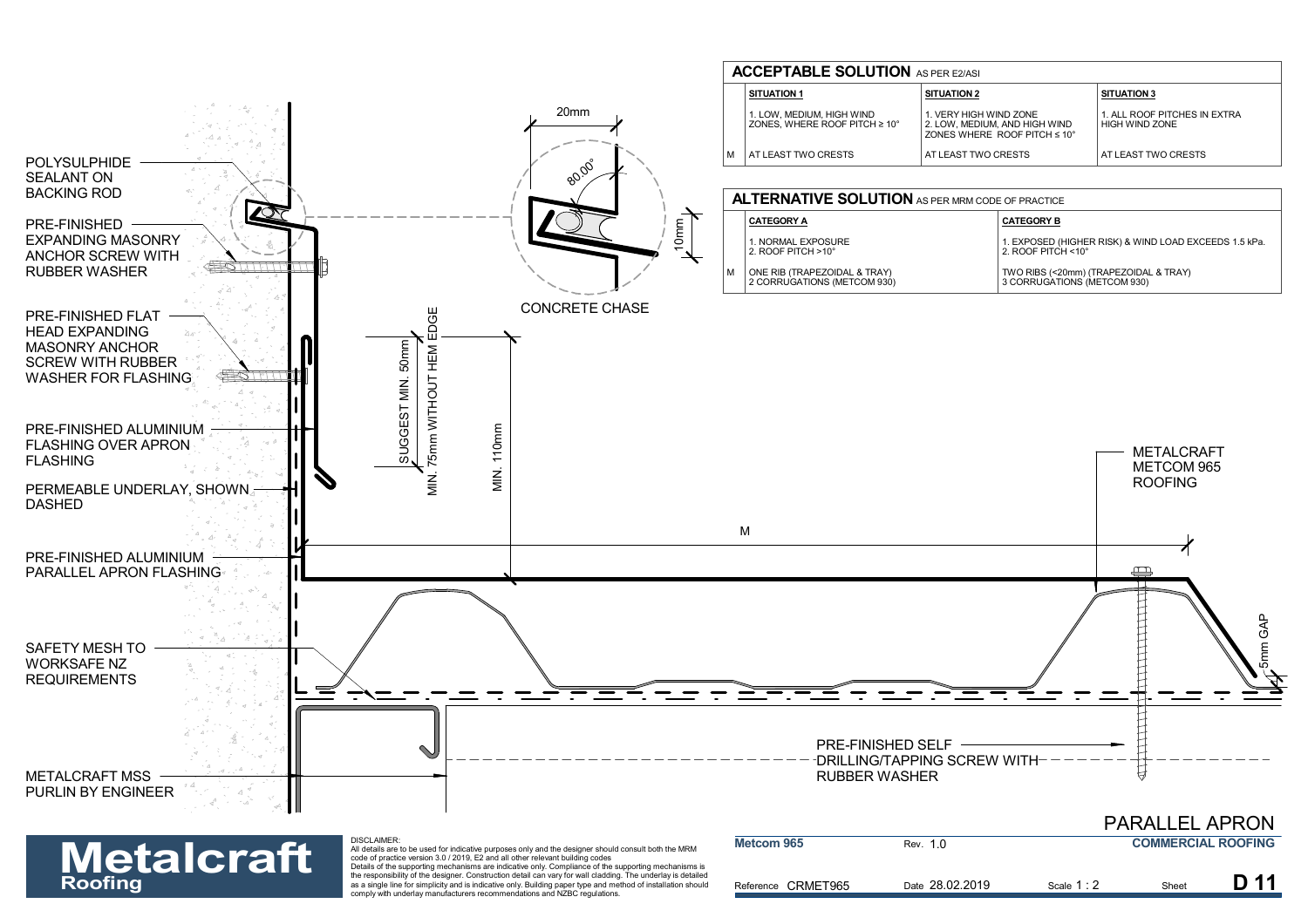

# **Metalcraft**

| <b>Metalcraft</b> | DISCLAIMER:<br>All details are to be used for indicative purposes only and the designer should consult both the MRM<br>code of practice version 3.0 / 2019. E2 and all other relevant building codes                                                                                                                                                                                                              | Metcom 965         | Rev. 1.0        |          | <b>COMMERCIAL ROOFING</b> |  |
|-------------------|-------------------------------------------------------------------------------------------------------------------------------------------------------------------------------------------------------------------------------------------------------------------------------------------------------------------------------------------------------------------------------------------------------------------|--------------------|-----------------|----------|---------------------------|--|
| <b>Roofing</b>    | Details of the supporting mechanisms are indicative only. Compliance of the supporting mechanisms is<br>the responsibility of the designer. Construction detail can vary for wall cladding. The underlay is detailed<br>as a single line for simplicity and is indicative only. Building paper type and method of installation should<br>comply with underlay manufacturers recommendations and NZBC regulations. | Reference CRMET965 | Date 28.02.2019 | Scale 1: | <b>Shee</b>               |  |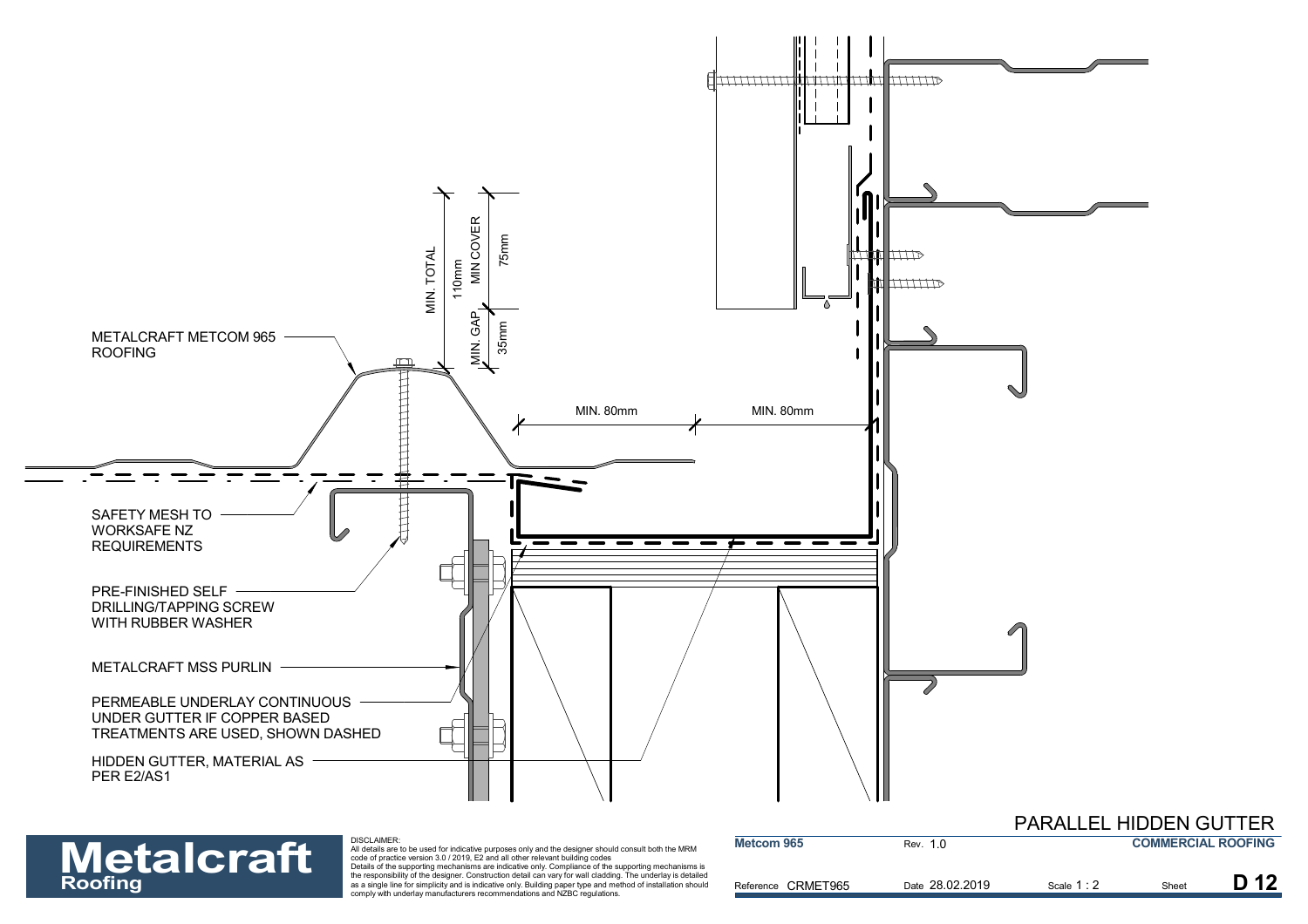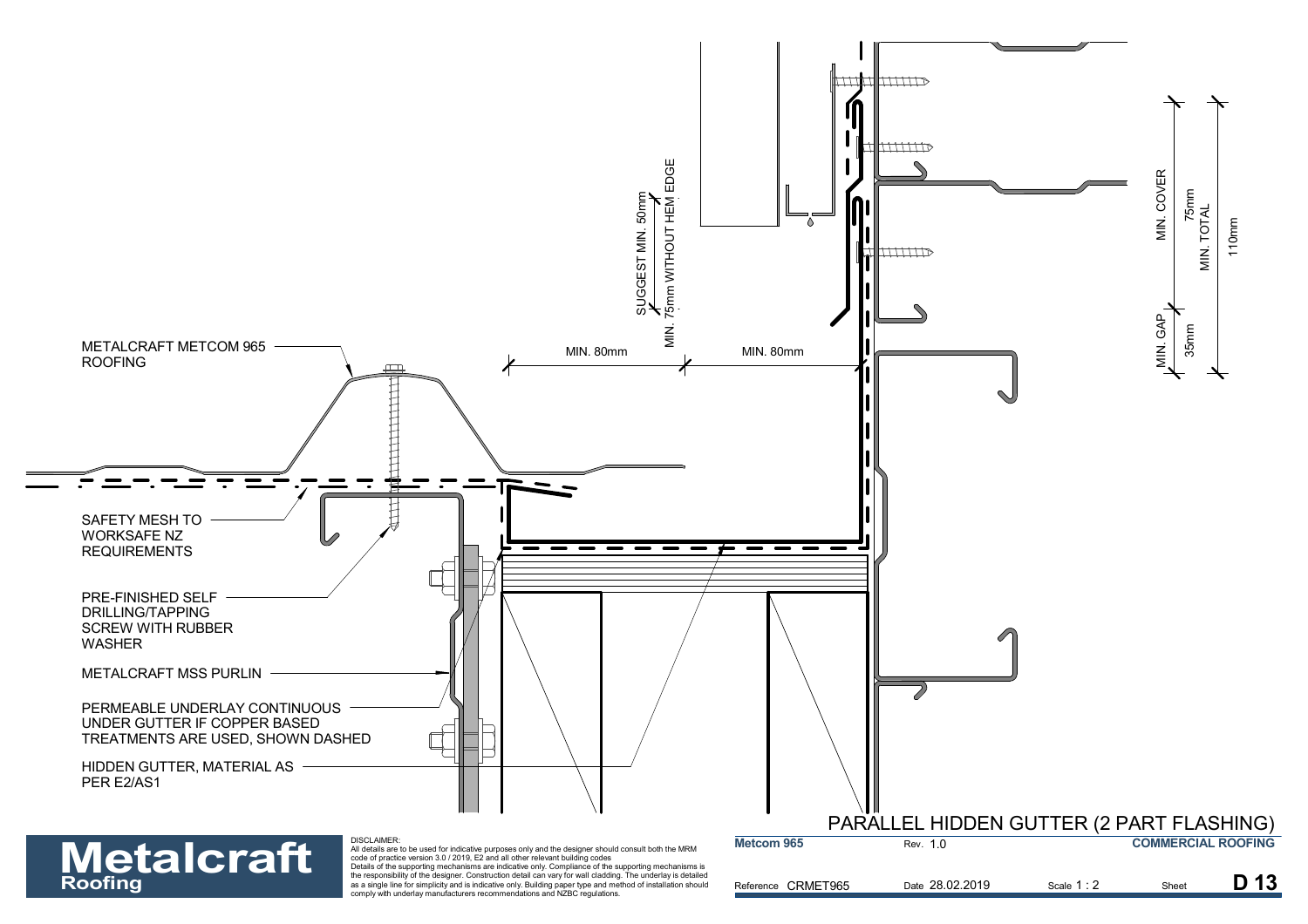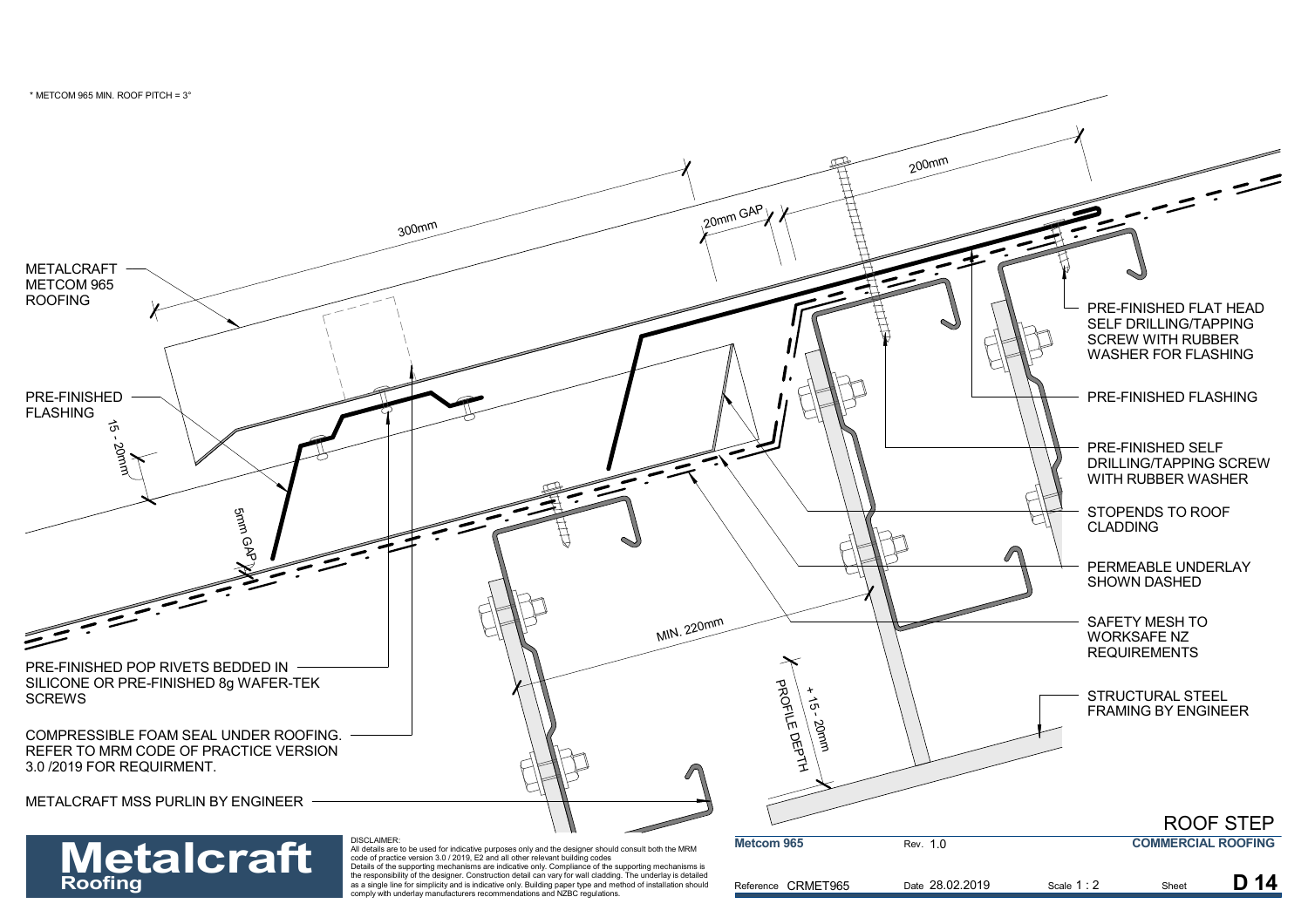



|                   |                                                                                                                                                                                                                                                                                                              |                    | TRANSLUCENT SHEETS - LONG SECTION |             |                           |  |
|-------------------|--------------------------------------------------------------------------------------------------------------------------------------------------------------------------------------------------------------------------------------------------------------------------------------------------------------|--------------------|-----------------------------------|-------------|---------------------------|--|
| <b>Metalcraft</b> | DISCLAIMER:<br>All details are to be used for indicative purposes only and the designer should consult both the MRM<br>code of practice version 3.0 / 2019, E2 and all other relevant building codes<br>Details of the supporting mechanisms are indicative only. Compliance of the supporting mechanisms is | <b>Metcom 965</b>  | Rev. 1.0                          |             | <b>COMMERCIAL ROOFING</b> |  |
| <b>Roofing</b>    | the responsibility of the designer. Construction detail can vary for wall cladding. The underlay is detailed<br>as a single line for simplicity and is indicative only. Building paper type and method of installation should<br>comply with underlay manufacturers recommendations and NZBC regulations.    | Reference CRMET965 | Date 28.02.2019                   | Scale $1:5$ | Shee                      |  |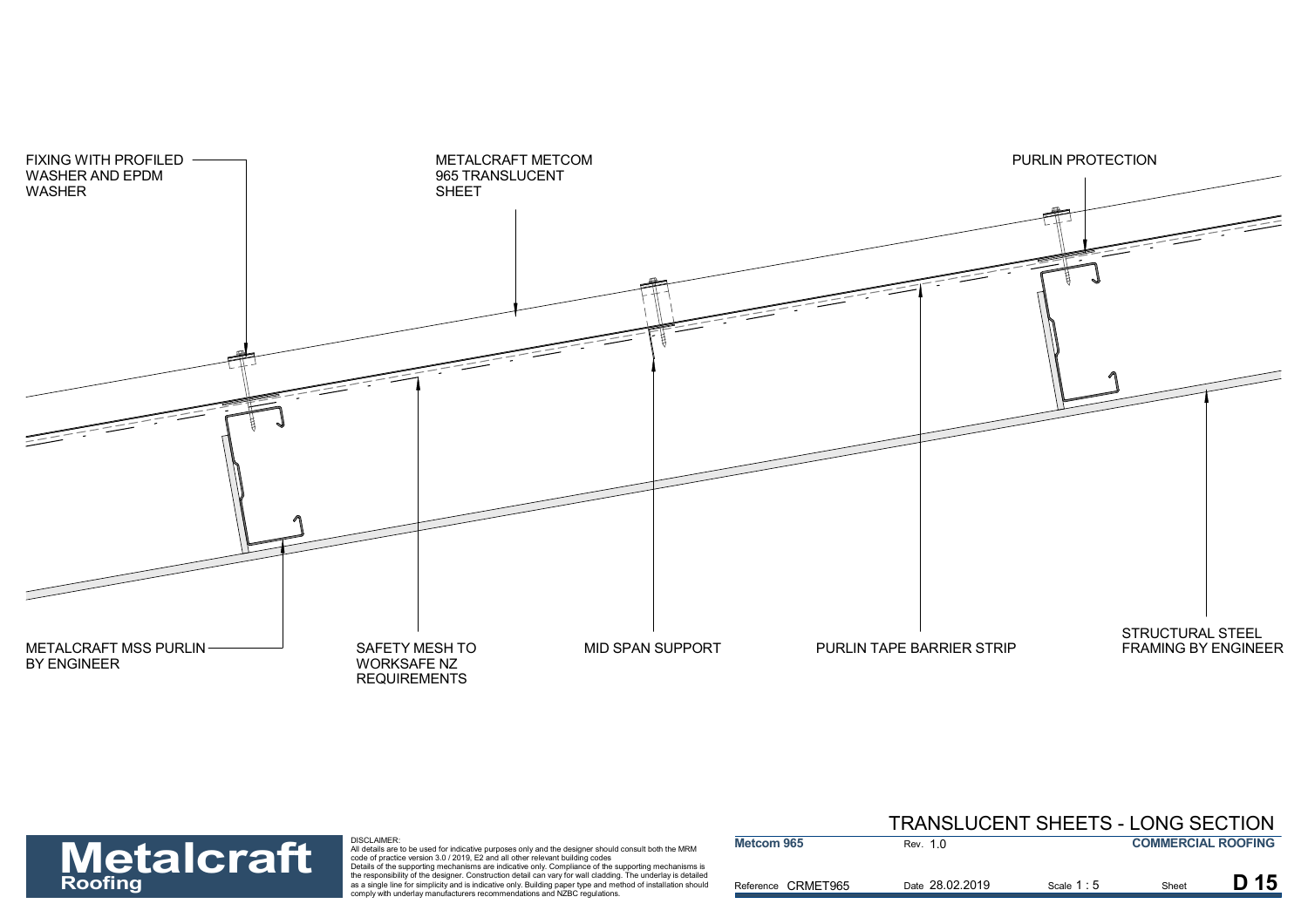



| <b>Metalcraft</b> | DISCLAIMER:<br>All details are to be used for indicative purposes only and the designer should consult both the MRM<br>code of practice version 3.0 / 2019. E2 and all other relevant building codes                                                                                                                                                                                                              | Metcom 965         | Rev. 1.0        |           | <b>COMMERCIAL ROOFING</b> |      |
|-------------------|-------------------------------------------------------------------------------------------------------------------------------------------------------------------------------------------------------------------------------------------------------------------------------------------------------------------------------------------------------------------------------------------------------------------|--------------------|-----------------|-----------|---------------------------|------|
| <b>Roofing</b>    | Details of the supporting mechanisms are indicative only. Compliance of the supporting mechanisms is<br>the responsibility of the designer. Construction detail can vary for wall cladding. The underlay is detailed<br>as a single line for simplicity and is indicative only. Building paper type and method of installation should<br>comply with underlay manufacturers recommendations and NZBC regulations. | Reference CRMET965 | Date 28.02.2019 | Scale 1:5 | Sheet                     | D 16 |

### TRANSLUCENT SHEETS - CROSS